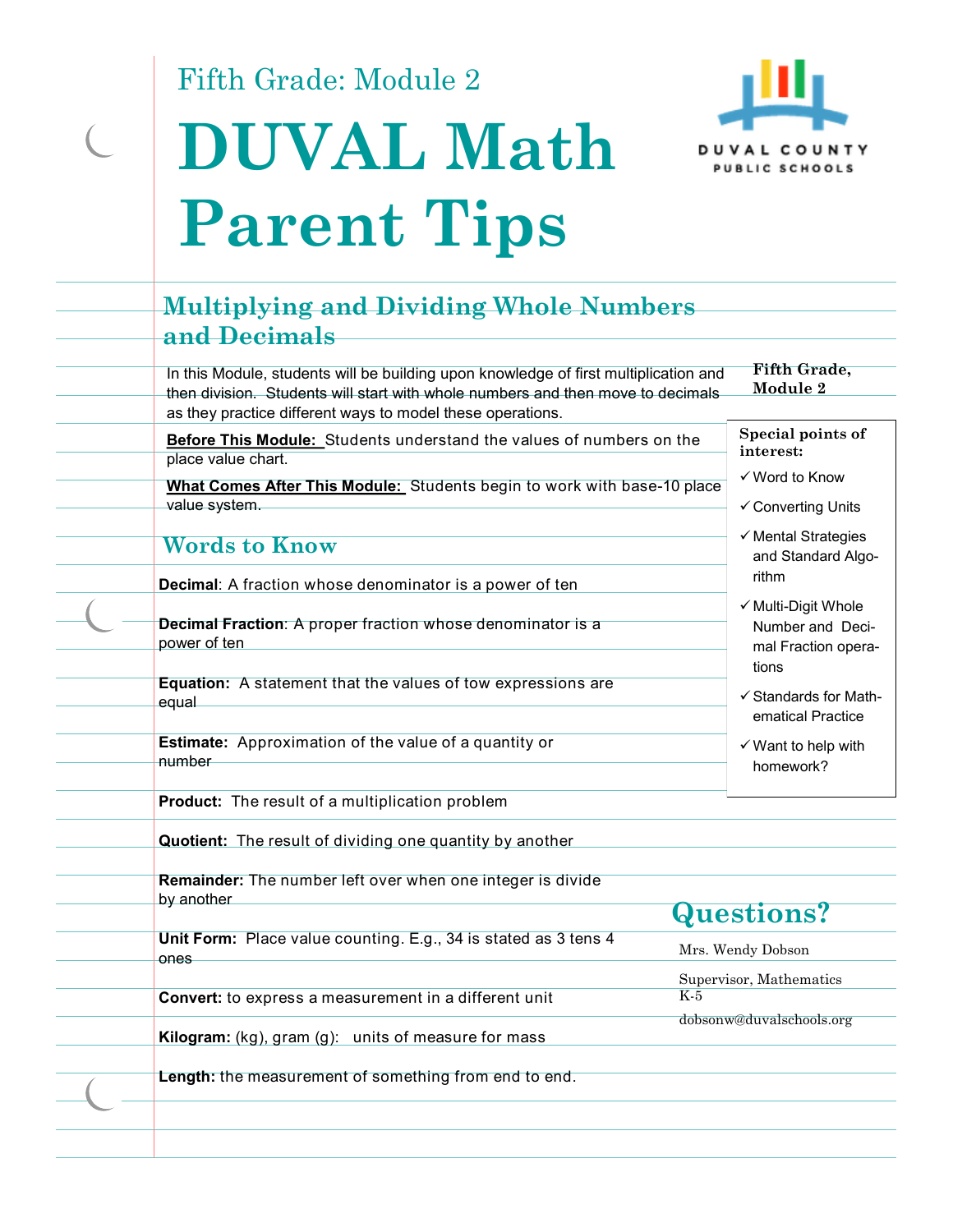## **Mental Strategies and Standard Algorithm**

### **Mental Strategies for Multi-Digit Whole Number Multiplication**

Find the product. Show your thinking  $6 \times 70$ 80 x 50  $= 6 \times 7 \times 10$  $= (8 \times 10) \times (5 \times 10)$  $=(8 \times 5) \times (10 \times 10)$  + Associative<br>Property  $= 42 \times 10$  $= 420$  $= 40 \times 100$  $= 4,000$ 

 $542 \times 3$ **Distributive**  $= (500 \times 3) + (40 \times 3) + (2 \times 3)$ Property  $= 1,500 + 120 + 6$  $= 1.626$ 

### **The Standard Algorithm for Multi-Digit Whole Number Multiplication**

Draw using **area model** and then solve using the **standard algorithm**. Use arrows to match the partial products from the **area model** to the partial products of the **algorithm.**



**Commutative Property**  Example  $2 \times 3 = 3 \times 2$ **Associative Property**   $5 \times 7 \times 2 = (5 \times 2) \times 7$ 

**Properties to Remember :** 

**Distributive Property** 

 $43 \times 6 = (40 \times 6) + (3 \times 6)$ 

Determine if these **equations** are true or false. Defend your answer using your knowledge of place value and the **commutative, associative and/or distributive property.**

 $850 \times 6 \times 10 = 85 \times 6 \times 100$ These **equations** are TRUE  $(85x 10) \times 6 \times 10 = 85 \times 6 \times (10 \times 10)$ 85 x 6 x 10 x 10 = 85 x 6 x 10 x 10

 $77 \times 30 \times 10 = 770 \times 3$ These **equations** are FALSE  $(77 \times 10) \times 30 = 770 \times 3$  $770 \times 30 \div 770 \times 3$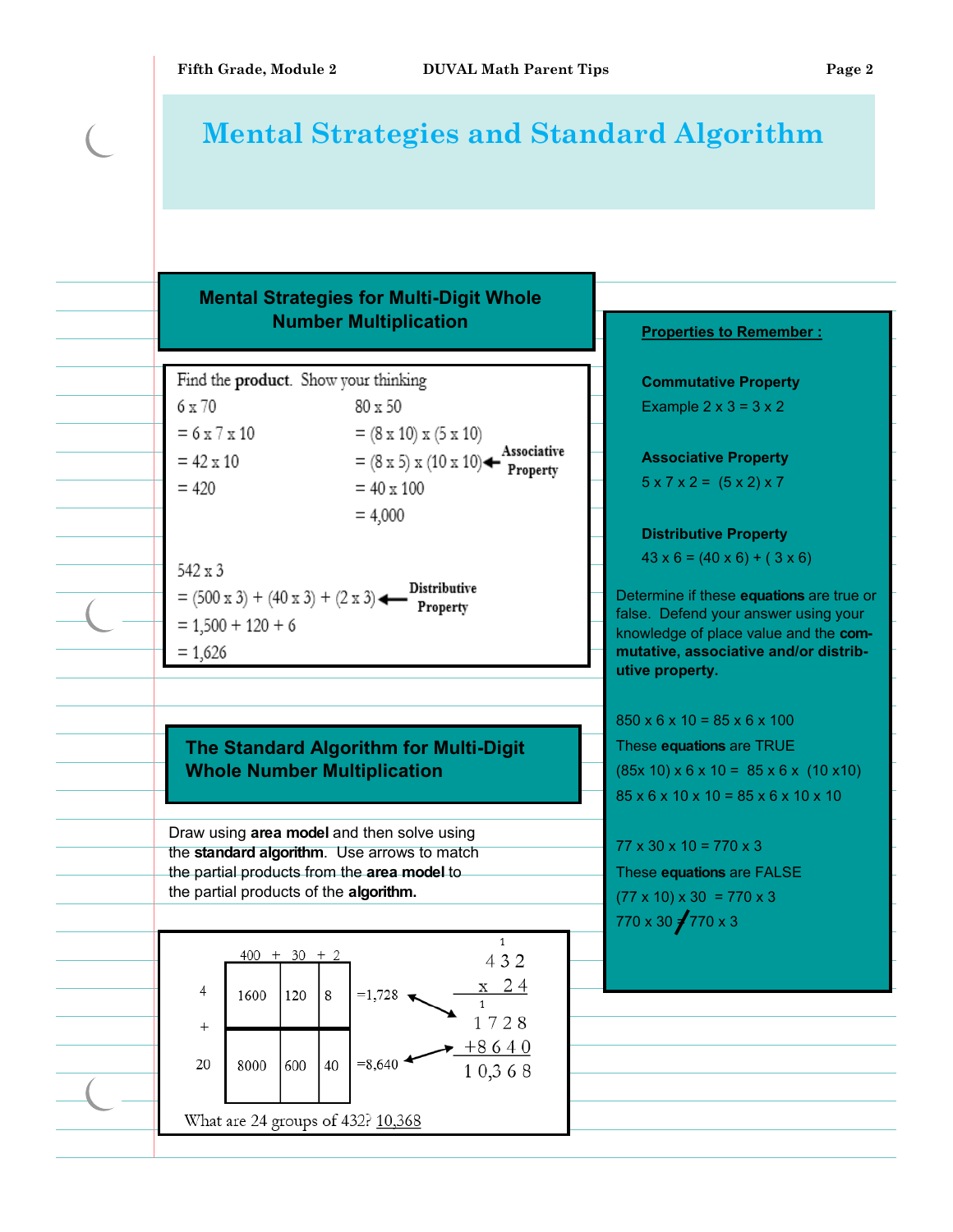# **Multi-Digit Whole Number and Decimal Fraction Operations**